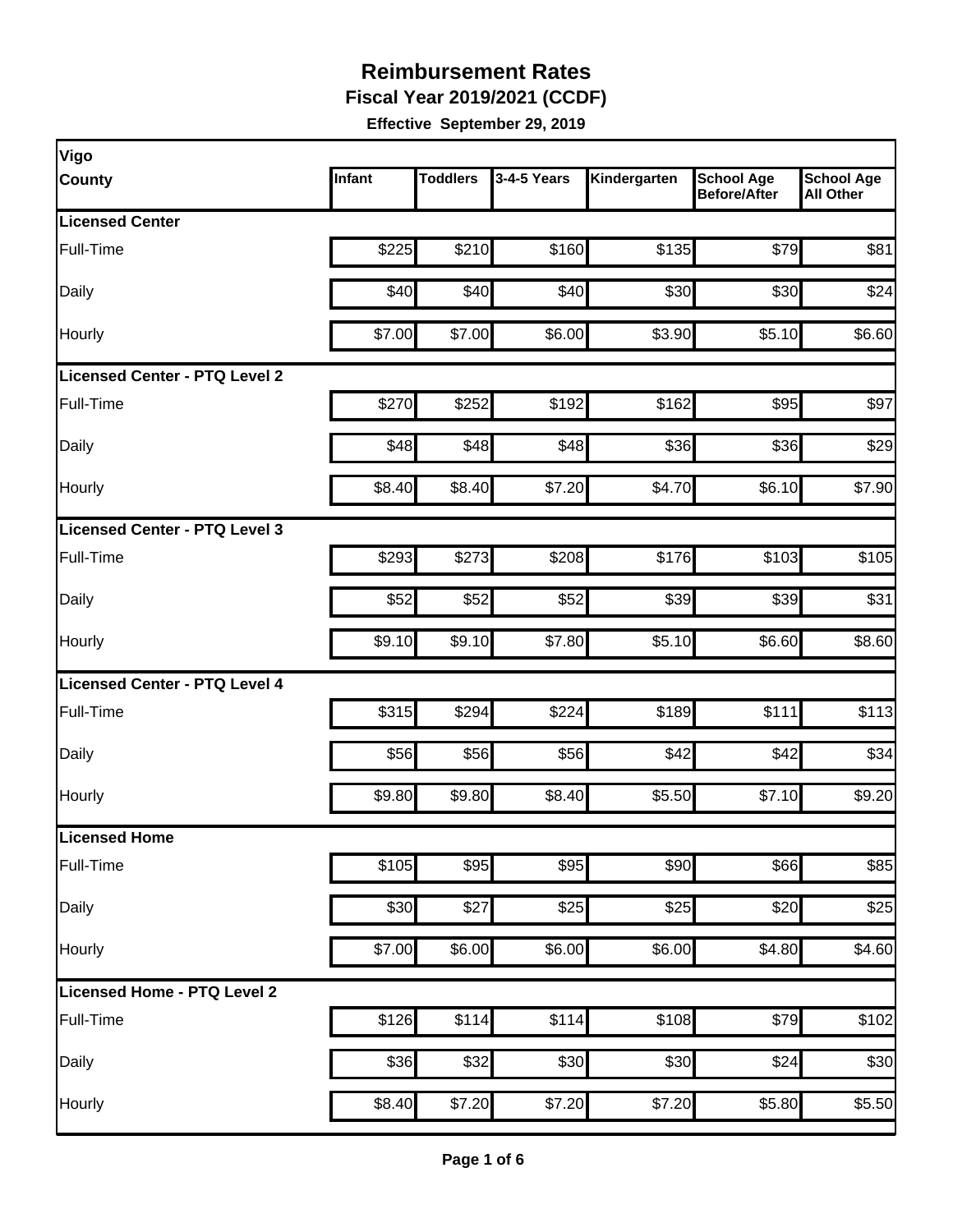**Fiscal Year 2019/2021 (CCDF)** 

| Infant | <b>Toddlers</b> | 3-4-5 Years                                                                                       | Kindergarten                                                                                                                                         | <b>School Age</b><br><b>Before/After</b>                                                                                                      | <b>School Age</b><br><b>All Other</b>                                                                                                                                                                                                                                                                                |
|--------|-----------------|---------------------------------------------------------------------------------------------------|------------------------------------------------------------------------------------------------------------------------------------------------------|-----------------------------------------------------------------------------------------------------------------------------------------------|----------------------------------------------------------------------------------------------------------------------------------------------------------------------------------------------------------------------------------------------------------------------------------------------------------------------|
|        |                 |                                                                                                   |                                                                                                                                                      |                                                                                                                                               |                                                                                                                                                                                                                                                                                                                      |
| \$137  |                 | \$124                                                                                             | \$117                                                                                                                                                |                                                                                                                                               | \$111                                                                                                                                                                                                                                                                                                                |
|        |                 |                                                                                                   |                                                                                                                                                      |                                                                                                                                               | \$33                                                                                                                                                                                                                                                                                                                 |
|        |                 |                                                                                                   |                                                                                                                                                      |                                                                                                                                               | \$6.00                                                                                                                                                                                                                                                                                                               |
|        |                 |                                                                                                   |                                                                                                                                                      |                                                                                                                                               |                                                                                                                                                                                                                                                                                                                      |
| \$147  |                 |                                                                                                   |                                                                                                                                                      |                                                                                                                                               | \$119                                                                                                                                                                                                                                                                                                                |
| \$42   |                 |                                                                                                   |                                                                                                                                                      |                                                                                                                                               | \$35                                                                                                                                                                                                                                                                                                                 |
|        |                 |                                                                                                   |                                                                                                                                                      |                                                                                                                                               | \$6.40                                                                                                                                                                                                                                                                                                               |
|        |                 |                                                                                                   |                                                                                                                                                      |                                                                                                                                               |                                                                                                                                                                                                                                                                                                                      |
| \$95   |                 |                                                                                                   |                                                                                                                                                      | \$37                                                                                                                                          | \$73                                                                                                                                                                                                                                                                                                                 |
|        |                 |                                                                                                   |                                                                                                                                                      |                                                                                                                                               | \$15                                                                                                                                                                                                                                                                                                                 |
| \$3.40 |                 | \$4.20                                                                                            |                                                                                                                                                      |                                                                                                                                               | \$2.80                                                                                                                                                                                                                                                                                                               |
|        |                 |                                                                                                   |                                                                                                                                                      |                                                                                                                                               |                                                                                                                                                                                                                                                                                                                      |
|        | \$147           | \$120                                                                                             |                                                                                                                                                      |                                                                                                                                               | $\overline{$}77$                                                                                                                                                                                                                                                                                                     |
| \$30   |                 |                                                                                                   |                                                                                                                                                      |                                                                                                                                               | \$20                                                                                                                                                                                                                                                                                                                 |
|        |                 |                                                                                                   |                                                                                                                                                      |                                                                                                                                               | \$4.70                                                                                                                                                                                                                                                                                                               |
|        |                 |                                                                                                   |                                                                                                                                                      |                                                                                                                                               |                                                                                                                                                                                                                                                                                                                      |
|        |                 |                                                                                                   |                                                                                                                                                      |                                                                                                                                               | \$97                                                                                                                                                                                                                                                                                                                 |
|        |                 |                                                                                                   |                                                                                                                                                      |                                                                                                                                               | \$29                                                                                                                                                                                                                                                                                                                 |
|        |                 |                                                                                                   |                                                                                                                                                      |                                                                                                                                               | \$7.90                                                                                                                                                                                                                                                                                                               |
|        |                 |                                                                                                   |                                                                                                                                                      |                                                                                                                                               |                                                                                                                                                                                                                                                                                                                      |
|        |                 |                                                                                                   |                                                                                                                                                      |                                                                                                                                               | \$105                                                                                                                                                                                                                                                                                                                |
| \$52   |                 |                                                                                                   |                                                                                                                                                      |                                                                                                                                               | \$31                                                                                                                                                                                                                                                                                                                 |
|        |                 |                                                                                                   |                                                                                                                                                      |                                                                                                                                               | \$8.60                                                                                                                                                                                                                                                                                                               |
|        |                 | \$39<br>\$9.10<br>\$9.80<br>\$19<br>\$160<br>\$5.20<br>\$270<br>\$48<br>\$8.40<br>\$293<br>\$9.10 | \$124<br>\$35<br>\$7.80<br>\$133<br>\$38<br>\$8.40<br>\$83<br>\$16<br>\$1.50<br>\$28<br>\$4.30<br>\$252<br>\$48<br>\$8.40<br>\$273<br>\$52<br>\$9.10 | \$33<br>\$7.80<br>\$133<br>\$35<br>\$8.40<br>\$79<br>\$16<br>\$28<br>\$5.10<br>\$192<br>\$48<br>\$7.20<br>\$208<br>$\overline{$}52$<br>\$7.80 | \$86<br>\$33<br>\$26<br>\$6.20<br>\$7.80<br>\$126<br>\$92<br>\$35<br>\$28<br>\$6.70<br>\$8.40<br>\$73<br>\$15<br>\$6<br>\$2.80<br>\$2.80<br>\$104<br>\$58<br>\$18<br>\$23<br>\$3.40<br>\$4.00<br>\$162<br>\$95<br>$\overline{$}36$<br>\$36<br>\$6.10<br>\$4.70<br>\$176<br>\$103<br>\$39<br>\$39<br>\$5.10<br>\$6.60 |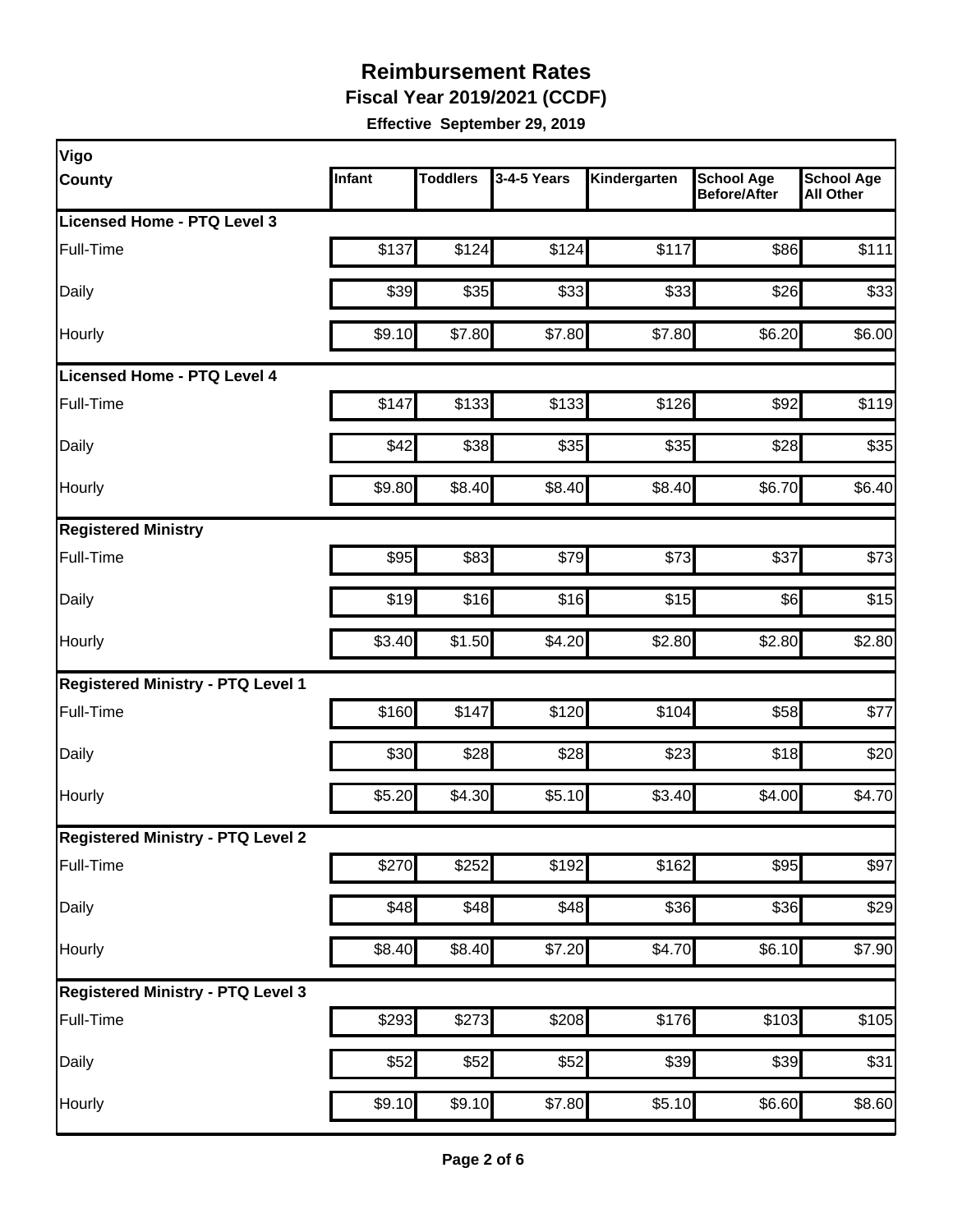**Fiscal Year 2019/2021 (CCDF)** 

| Vigo                              |        |                 |             |              |                                          |                                       |
|-----------------------------------|--------|-----------------|-------------|--------------|------------------------------------------|---------------------------------------|
| <b>County</b>                     | Infant | <b>Toddlers</b> | 3-4-5 Years | Kindergarten | <b>School Age</b><br><b>Before/After</b> | <b>School Age</b><br><b>All Other</b> |
| Registered Ministry - PTQ Level 4 |        |                 |             |              |                                          |                                       |
| Full-Time                         | \$315  | \$294           | \$224       | \$189        | \$111                                    | \$113                                 |
| Daily                             | \$56   | \$56            | \$56        | \$42         | \$42                                     | \$34                                  |
| Hourly                            | \$9.80 | \$9.80          | \$8.40      | \$5.50       | \$7.10                                   | \$9.20                                |
| <b>Exempt Center</b>              |        |                 |             |              |                                          |                                       |
| Full-Time                         | \$95   | \$83            | \$79        | \$73         | \$37                                     | \$73                                  |
| Daily                             | \$19   | \$16            | \$16        | \$15         | \$6                                      | \$15                                  |
| Hourly                            | \$3.40 | \$1.50          | \$4.20      | \$2.80       | \$2.80                                   | \$2.80                                |
| <b>Accredited Exempt Center</b>   |        |                 |             |              |                                          |                                       |
| Full-Time                         | \$165  | \$160           | \$149       | \$149        | \$68                                     | \$89                                  |
| Daily                             | \$44   | \$25            | \$25        | \$19         | \$24                                     | \$26                                  |
| Hourly                            | \$6.60 | \$1.50          | \$4.30      | \$4.30       | \$5.60                                   | \$7.30                                |
| <b>Exempt Home</b>                |        |                 |             |              |                                          |                                       |
| Full-Time                         | \$79   | \$73            | \$72        | \$67         | \$42                                     | \$68                                  |
| Daily                             | \$17   | \$16            | \$15        | \$15         | \$7                                      | \$16                                  |
| Hourly                            | \$3.40 | \$3.00          | \$2.80      | \$2.80       | \$3.00                                   | \$3.20                                |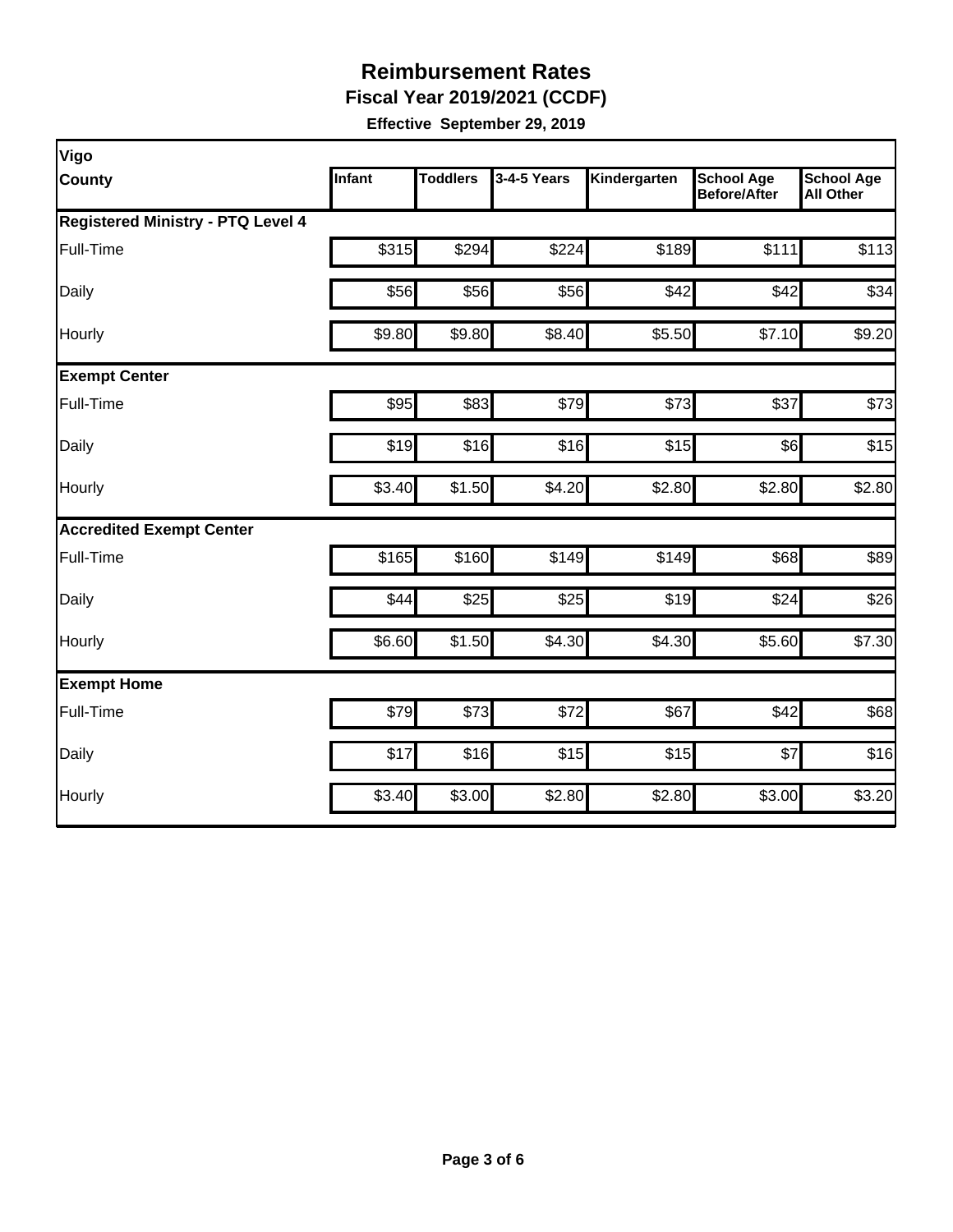**School Year 2019/2021 (OMW Pre-K)** 

| Vigo                              |        |                 |             |              |                                   |                         |
|-----------------------------------|--------|-----------------|-------------|--------------|-----------------------------------|-------------------------|
| <b>County</b>                     | Infant | <b>Toddlers</b> | 3-4-5 Years | Kindergarten | <b>School Age</b><br>Before/After | School Age<br>All Other |
| Licensed Center - PTQ Level 3     |        |                 |             |              |                                   |                         |
| Full-Time                         |        |                 | \$228.80    |              |                                   |                         |
| Daily                             |        |                 |             |              |                                   |                         |
| Hourly                            |        |                 |             |              |                                   |                         |
| Licensed Center - PTQ Level 4     |        |                 |             |              |                                   |                         |
| Full-Time                         |        |                 | \$246.40    |              |                                   |                         |
| Daily                             |        |                 |             |              |                                   |                         |
| Hourly                            |        |                 |             |              |                                   |                         |
| Licensed Home - PTQ Level 3       |        |                 |             |              |                                   |                         |
| Full-Time                         |        |                 | \$136.40    |              |                                   |                         |
| Daily                             |        |                 |             |              |                                   |                         |
| Hourly                            |        |                 |             |              |                                   |                         |
| Licensed Home - PTQ Level 4       |        |                 |             |              |                                   |                         |
| Full-Time                         |        |                 | \$146.30    |              |                                   |                         |
| Daily                             |        |                 |             |              |                                   |                         |
| Hourly                            |        |                 |             |              |                                   |                         |
| VCP Ministry - PTQ Level 0        |        |                 |             |              |                                   |                         |
| Full-Time                         |        |                 | \$86.90     |              |                                   |                         |
| Daily                             |        |                 |             |              |                                   |                         |
| Hourly                            |        |                 |             |              |                                   |                         |
| <b>VCP Ministry - PTQ Level 3</b> |        |                 |             |              |                                   |                         |
| Full-Time                         |        |                 | \$228.80    |              |                                   |                         |
| Daily                             |        |                 |             |              |                                   |                         |
| Hourly                            |        |                 |             |              |                                   |                         |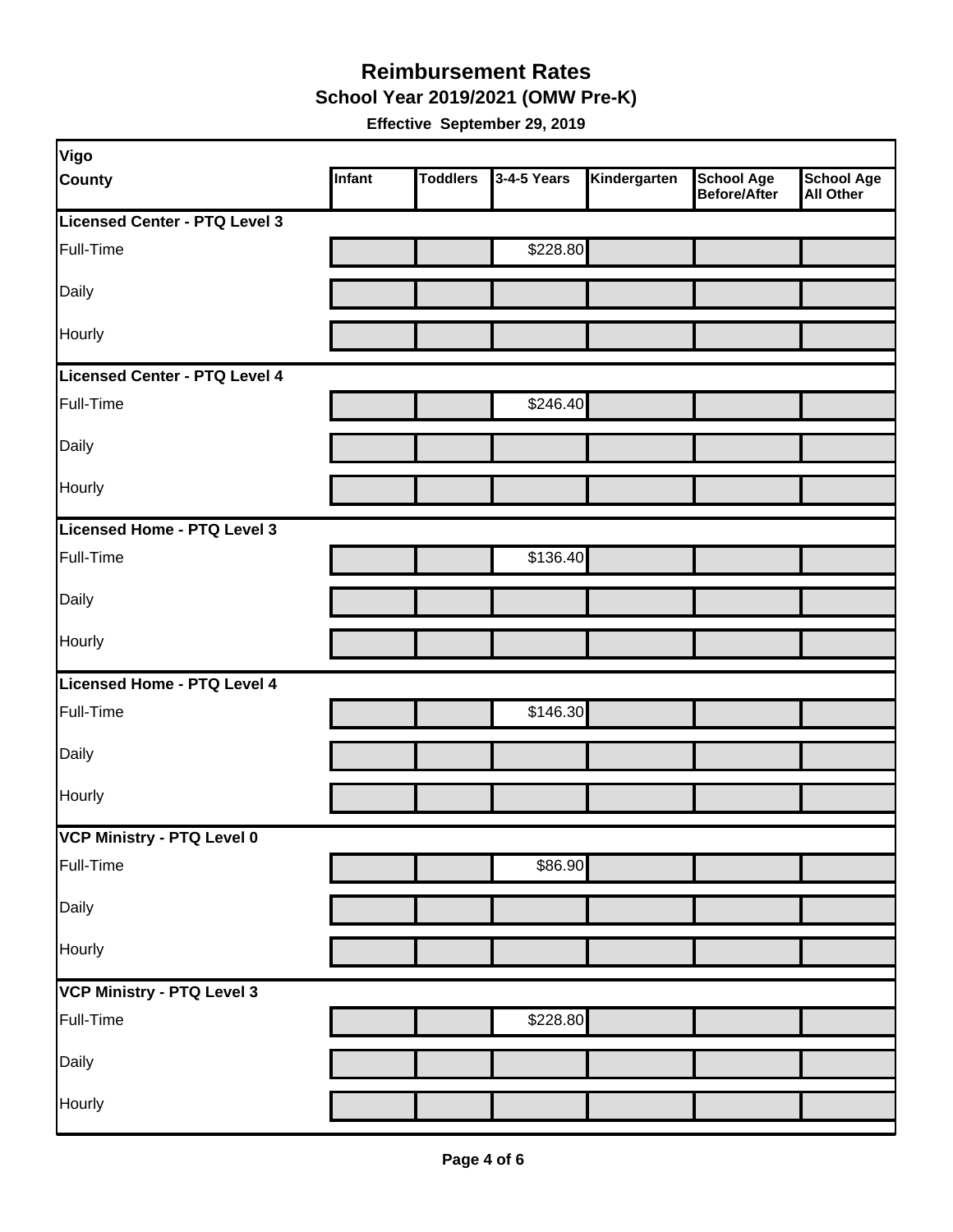**School Year 2019/2021 (OMW Pre-K)** 

| <b>Vigo</b>                                    |        |                 |             |              |                                          |                                       |  |  |  |
|------------------------------------------------|--------|-----------------|-------------|--------------|------------------------------------------|---------------------------------------|--|--|--|
| <b>County</b>                                  | Infant | <b>Toddlers</b> | 3-4-5 Years | Kindergarten | <b>School Age</b><br><b>Before/After</b> | <b>School Age</b><br><b>All Other</b> |  |  |  |
| <b>VCP Ministry - PTQ Level 4</b>              |        |                 |             |              |                                          |                                       |  |  |  |
| Full-Time                                      |        |                 | \$246.40    |              |                                          |                                       |  |  |  |
| Daily                                          |        |                 |             |              |                                          |                                       |  |  |  |
| Hourly                                         |        |                 |             |              |                                          |                                       |  |  |  |
| Private Accredited School - PTQ Level 0        |        |                 |             |              |                                          |                                       |  |  |  |
| Full-Time                                      |        |                 | \$176.00    |              |                                          |                                       |  |  |  |
| Daily                                          |        |                 |             |              |                                          |                                       |  |  |  |
| Hourly                                         |        |                 |             |              |                                          |                                       |  |  |  |
| Private Accredited School - PTQ Level 1        |        |                 |             |              |                                          |                                       |  |  |  |
| Full-Time                                      |        |                 | \$176.00    |              |                                          |                                       |  |  |  |
| Daily                                          |        |                 |             |              |                                          |                                       |  |  |  |
| Hourly                                         |        |                 |             |              |                                          |                                       |  |  |  |
| Private Accredited School - PTQ Level 2        |        |                 |             |              |                                          |                                       |  |  |  |
| Full-Time                                      |        |                 | \$211.20    |              |                                          |                                       |  |  |  |
| Daily                                          |        |                 |             |              |                                          |                                       |  |  |  |
| Hourly                                         |        |                 |             |              |                                          |                                       |  |  |  |
| Private Accredited School - PTQ Level 3        |        |                 |             |              |                                          |                                       |  |  |  |
| Full-Time                                      |        |                 | \$228.80    |              |                                          |                                       |  |  |  |
| Daily                                          |        |                 |             |              |                                          |                                       |  |  |  |
| Hourly                                         |        |                 |             |              |                                          |                                       |  |  |  |
| <b>Private Accredited School - PTQ Level 4</b> |        |                 |             |              |                                          |                                       |  |  |  |
| Full-Time                                      |        |                 | \$246.40    |              |                                          |                                       |  |  |  |
| Daily                                          |        |                 |             |              |                                          |                                       |  |  |  |
| Hourly                                         |        |                 |             |              |                                          |                                       |  |  |  |